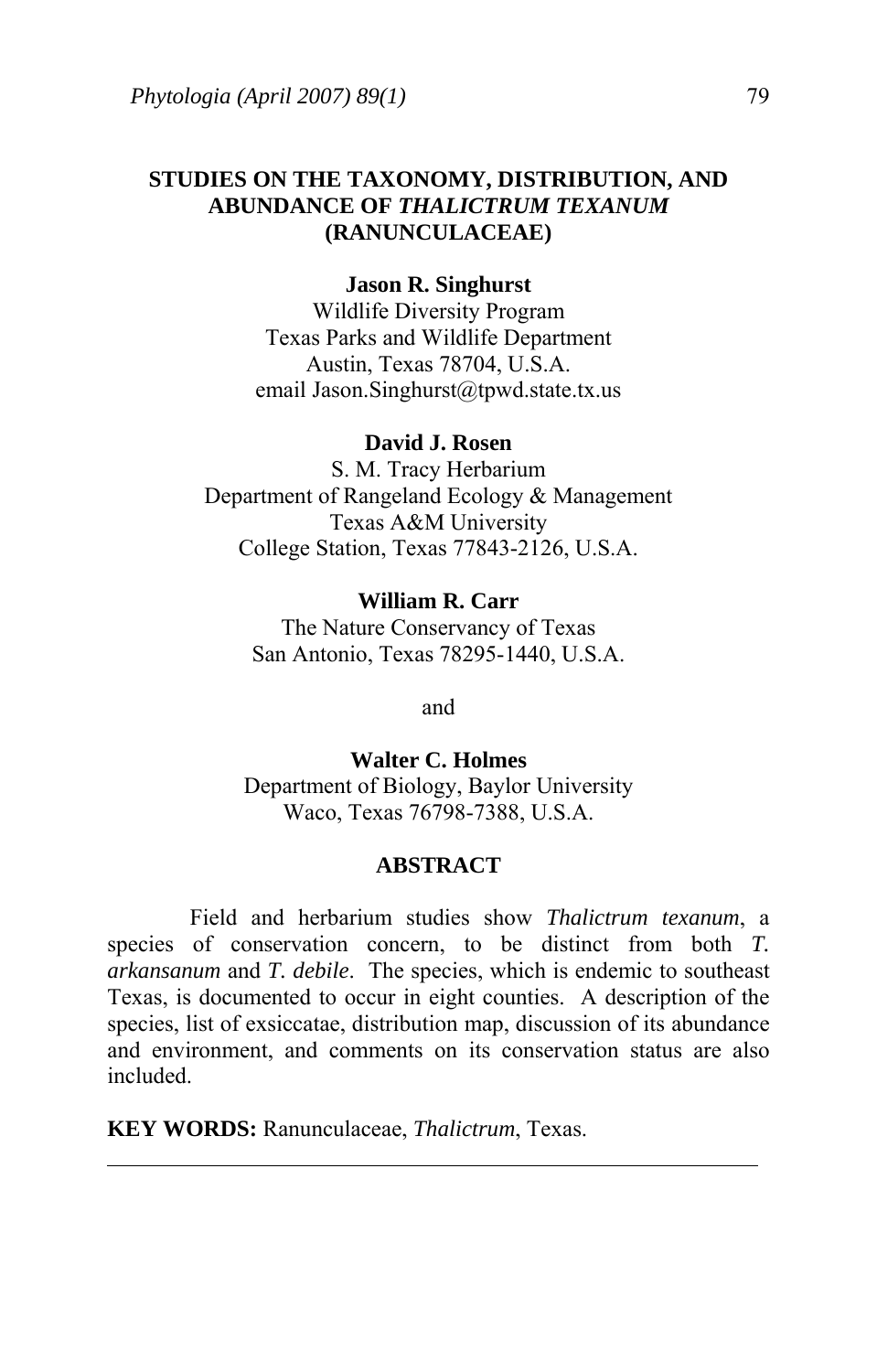Currently, six species of the genus *Thalictrum* are recognized as occurring in Texas (Turner et al. 2003). Two of these, *T. dasycarpon* Fischer & Avé-Lallemant and *T. revolutum* DC., are of widespread distribution in southeastern United States, while *T. fendleri* Engelm. ex A. Gray is extensively distributed in southwestern United States and northern Mexico. *Thalictrum arkansanum* B. Boivin, a poorly known species, is limited in distribution, according to Park and Festerling (1997), to southern Arkansas, southeastern Oklahoma, and adjacent northeast Texas. However, the species is also reported to occur in Angelina, Houston, and San Augustine counties in central east Texas (Turner et al. 2003). The widespread eastern species, *T. thalictroides* (L.) A. J. Eames & B. Boivin, known from only Lamar and Red River counties in northeast Texas, has only recently been discovered in the state (Singhurst and Holmes 1998). Finally, the subject of this report, *Thalictrum texanum* (A. Gray) Small, is considered to be a Texas endemic (Correll and Johnston 1970) and, until now, was known only from three counties in the lower Brazos River area, northwest of the city of Houston (Turner et al. 2003). Park and Festerling (1997), who mention that the species is known from only two extant populations, consider the species to be of conservation concern. The species is said to be inconspicuous (Mahler 1983) and somewhat difficult to locate in the field (Park and Festerling 1997). Presently, *T. texanum* is classified as a plant species of concern (G2S2) (Poole et al. 2004 ), but there is concern that it may be the same as *T. debile* Buckley or better treated as a variety of that species. Park and Festerling (1997), under the treatment of *T. debile* Buckley, state that *T. texanum* is closely related to *T. arkansanum* and *T. debile* and that "The distinctions among the three species should be further studied."

The purpose of this paper is to (1) determine if there is sufficient reason to support the recognition of *Thalictrum texanum* as a species distinct from *T*. *arkansanum* and *T. debile*, and if so; (2) furnish information on its distribution and population; (3) discuss the general ecology of the species; and (4) make a recommendation as to the conservation status of the species.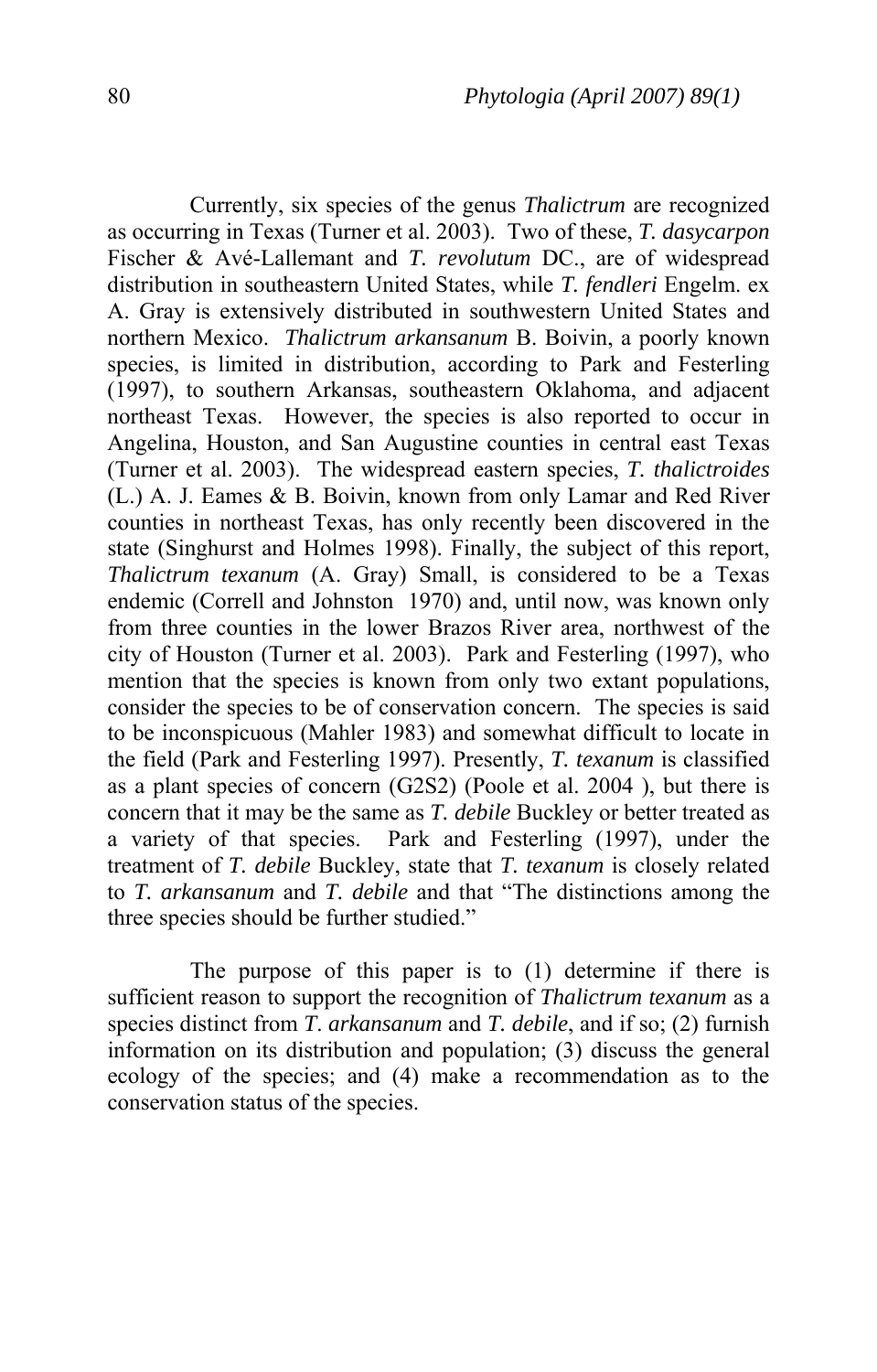#### **METHODS**

 The study originated with examination of *Thalictrum* specimens in three herbaria (BAYLU, SBSC, and TEX/LL) to obtain a basic distribution of and the ecological preferences of the species. The holotype (*Hall 3*) was generously loaned to the researchers by the Gray Herbarium of Harvard University. These data were used to select prospective sites for field studies, which were concentrated in Austin, Brazoria, Brazos, Fayette, Grimes, Harris, Waller, and Washington counties. Actual field investigations were undertaken from 2002 to 2004. Although not directly part of the current study, previous field studies on *T. arkansanum*, which is also of conservation concern (Park and Festerling 1997), were conducted in 2000 by the senior author in Bowie, Delta, Lamar, and Red River counties in northeast Texas. The specimens collected proved to be invaluable to the study reported herewith.

 Although not specifically an essential part of the present study, the authors felt that examination of the specimens from Angelina, Houston, and San Augustine counties in central east Texas referred to as *T. arkansanum* by Turner et al. 2003 would benefit the study. These specimens, examined at TAES and TAMU, are referable to *T. dasycarpon.* 

 The data and specimens collected were used to determine distribution, habitat characteristics, time of flowering, population estimates, range of morphological variation, and for comparisons with similar species.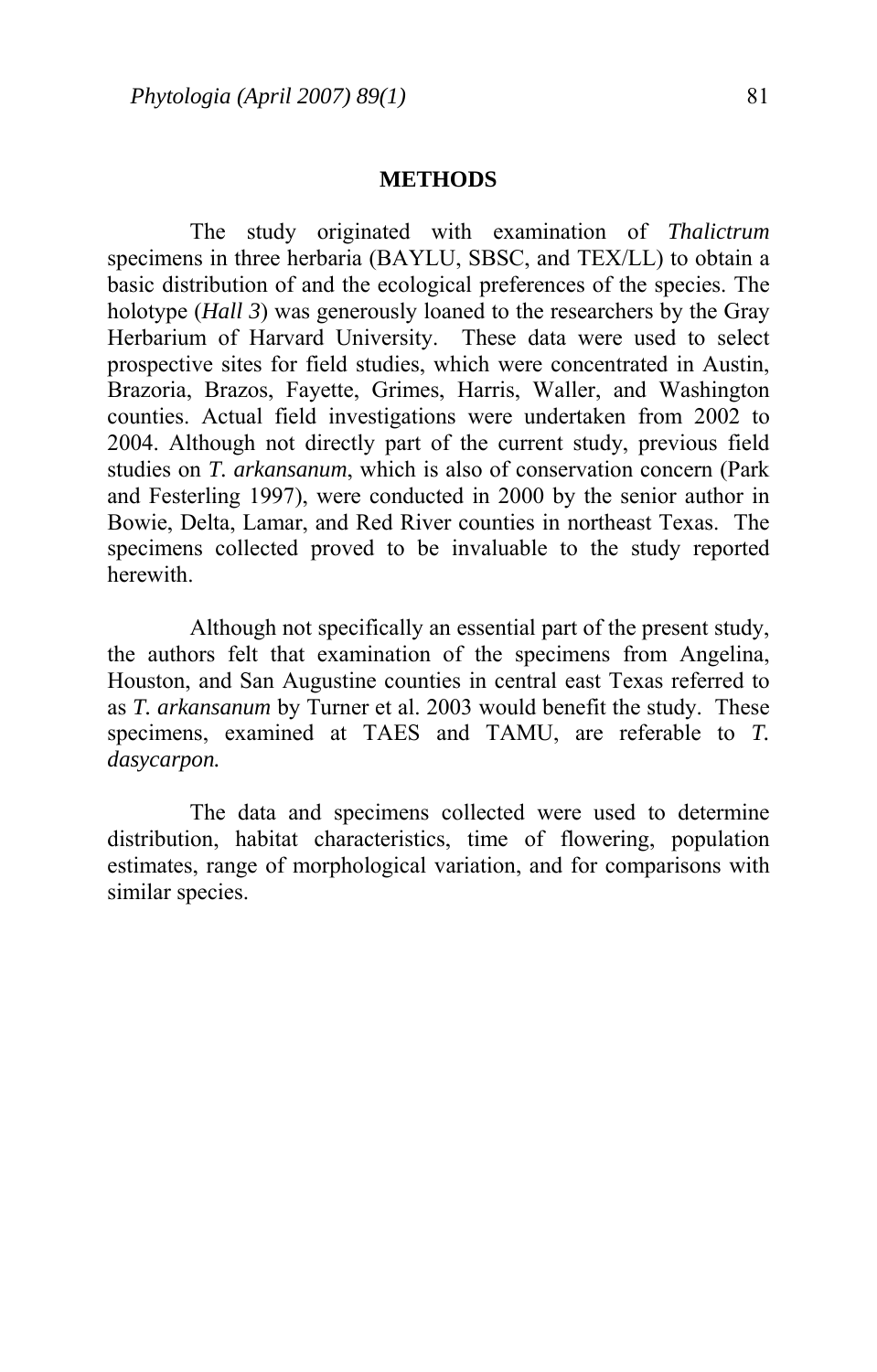#### **TAXONOMY**

# **THALICTRUM TEXANUM** (A. Gray) Small, Fl. S.E. U.S. 446.1903 Type: **Texas**. Harris Co.: Moist prairies, Houston, 28 Mar 1872, *E. Hall 3* (Holotype: GH! Isotypes: NY, US).

*Thalictrum debile* Buckley var. *texanum* A. Gray in A. Gray et al., Syn. Fl. N. Amer. 1: 18. 1895.

*Thalictrum debile* Buckley var. *texana* A. Gray ex E. Hall, Plantae Texanae 3. 1873, *nomen nudum*.

Perennial, dioecious herbs. Roots fascicled, yellow when fresh, brown in age [black in age according to Correll and Johnston (1970)]. Stems ascending to erect, 14-35+ cm tall. Leaves generally clustered near the base, generally sparse above, reduced in size from base to apex, biternate, petioles 1-9 cm long, glabrate, irregularly angled, primary petiolules 0.5-4.0 cm long, secondary petiolules 1-10 mm long, those of the middle leaflet substantially longer than the lateral one, leaflets orbicular, subrotund, ovate, to reniform, 0.4-6.7(10) x 4- 6.2(9) mm, margins entire or crenate to more often (especially the middle leaflet) shallowly to moderately cleft, bases cuneate, apices rounded and entire, surfaces glabrous, palmately 3 (5) nerved from the base, nerves prominent, exserted from the surface, lower surfaces generally whitened. Inflorescence a raceme, 2-10 cm long. Flowers: Sepals white to purplish, lanceolate to ovate,  $\beta$  1.7-3 mm,  $\varphi$  slightly smaller, stamens 10-14, filaments pinkish, 0.5-2.0 mm long, thin, anthers yellow, 1.4-1.8(2) mm long, apices pointed. Pistils ellipsoid, green, ca. 2.2 long, ribbed, styles/stigmas pinkish, ca. 0.8 mm long, curved, the stigmas linear, papillose, extending for most of the length of the style. Achenes 3-4 mm (or more) long, nearly sessile, ellipsoidovate, body 1.5–3.5 mm long, glabrous, slightly flattened, prominently 6–8 ribbed, beaks 0.5-1.0 mm long, straight, curved or reflexed, the upper half prominently papillose on one side. Seeds ellipsoid, flattened, glabrous, slightly smaller than the body of the achene.

 Distribution. Clay-pan savannahs, alluvial plain terraces, and pimple mound prairies; lower Brazos River drainage (Austin, Brazoria, Brazos, Fayette, Grimes, Harris, Waller, and Washington counties);12– 85 m (Fig. 1).

Phenology. Flowering (late January) February to May.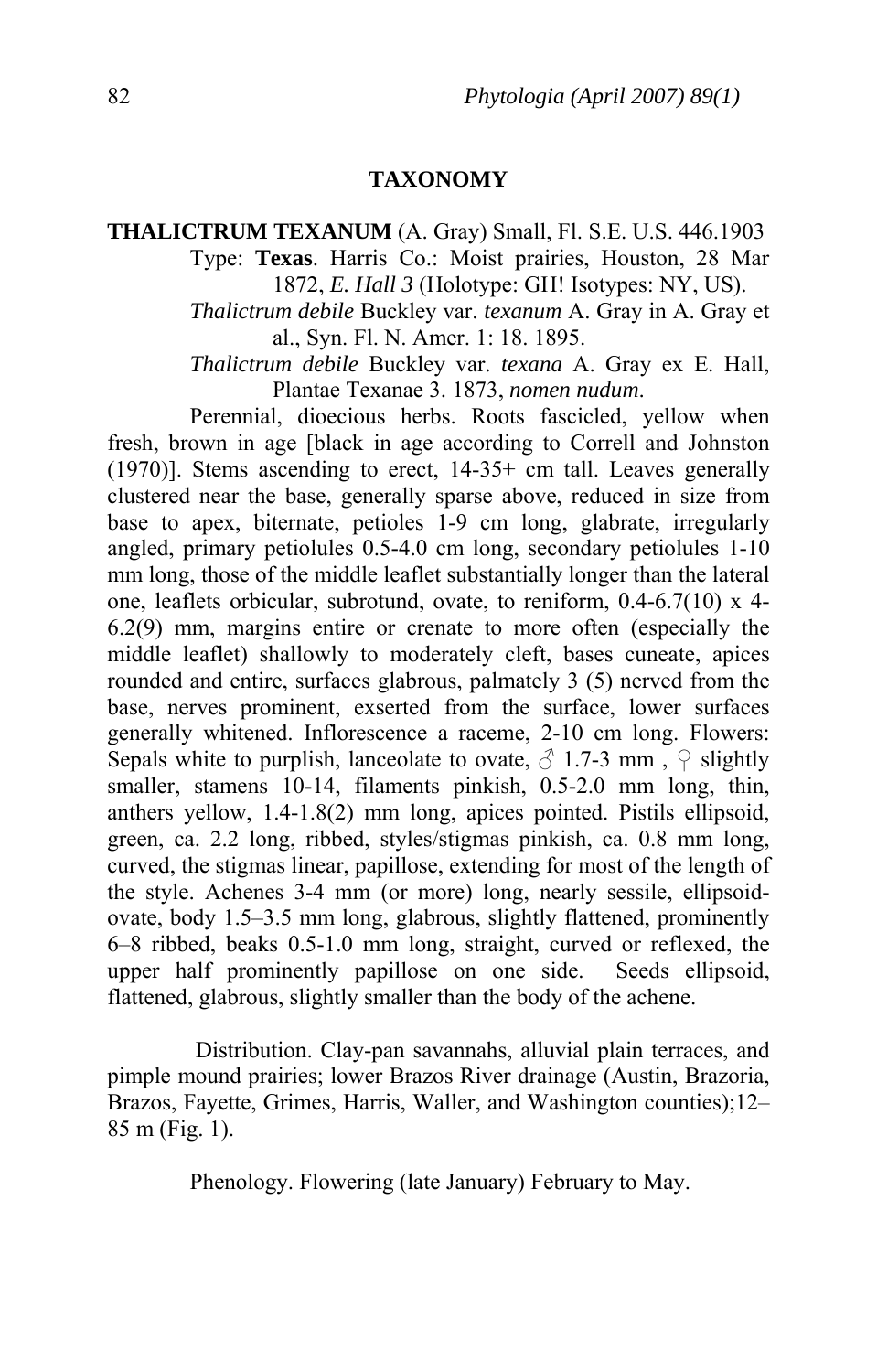**SPECIMENS EXAMINED: TEXAS. Austin Co.:** Stephen F. Austin State Park, 80 m from SW corner of office building near entrance of park, 28 Feb 2003, *Singhurst 14613* (BAYLU); **Brazoria Co.:** Nash Ranch, W of Co. Rd. 25, about 8.7 mi. N of its intersection with TX Hwy 35 in West Columbia, 16 Mar 2004, *Rosen 2701* (BRIT, TEX); Nowatny Prairie, S of CR 18, about 0.4 mi. E of its intersection with Hwy 36, SE of the town of Damon, 21 Mar 2005, *Rosen 3286 and Singhurst* (SBSC); **Brazos Co.:** College Station, Texas, 22 Mar 1948, *Park s.n.* (TAMU); Frequent in moist woods along creek, 9.6 mi. SE of College Station, 26 Mar 1949, *Cory 55203* (SMU); 9 mi. S of A&M College, 11 Mar 1949, *Illige 119* (TAMU); Shady sandy soil, 8 mi. SE of College Station, 11 Mar 1949, *Whizenhunt 19* (TAMU); Damp sandy soil partially shaded area, 6 mi. S of College Station in roadside ditch along TX Hwy 6, 20 Mar 1957, *Cypert 106* (TAMU); Moist post oak woodland, 13 mi. S of College Station near TX Hwy 6, 15 Mar 1970, *Lonard and Bacon 2533* (SAT, SMU); Lick Creek Park SE of College Station, 17 Apr 1986, *Eaglesham 41* (TAMU); Between Lick Creek and Alum Creek, SW 1/4 of Lick Cr. Park, ca. 0.75-0.8 airmiles SSW of parking lot, 17 Mar 1992, *Carr and Manhart 11606* (TEX-LL); Lick Creek Park, W side of drainage ditch and E of Alum Creek ca. 500 ft. by air SW of its jct. with another major creek (either Lick Creek or a tributary), ca. 4.1-4.2 airmiles SSW of St. Rt. 30 bridge over Navasota River at Ferguson Crossing, 13 Apr 1999, *Carr and Linam 18084* (TEX-LL); **Fayette Co.:** Cummins Creek, 10 May 1849, *Wright s.n.* (GH); **Grimes Co.:** Cemetery of St. Holland Baptist Church, TX Hwy 6, 2 mi. N of FM 2, ca. 8 mi. S of Navasota, 23 Feb 1996, *Holmes 8035* (BAYLU); Ca. 500-800 ft. E of Co. Rd. 403 from a point ca. 3.7-3.8 road mi. N of its southern jct. with FM 3090, or ca. 4.1 airmiles N of jct. FM 3090 and St. Rt. 6 (on N side of Navasota), 25 Nov 1998, *Carr and Allen 17932* (TEX-LL); Ca. 500-800 ft. E of Co. Rd. 403 from a point ca. 3.7-3.8 road mi. of its southern jct. with F.M. 3090, or ca. 4.1 airmiles N of jct. FM 3090 and St. Rd. 6 (on N side of Navasota), 3 Mar 1999, *Carr 17939* (TEX-LL); Allen property, 16 Feb 2004, *Singhurst, Carr, Allen and Loring 12717* (BAYLU); Faqua tract, 16 Feb 2004, *Singhurst, Carr, Allen, and Loring 12718* (BAYLU); Roadside of Co. Rd. 403, 1.1 mi. NW of jct. of FM 3090, NE of Navasota, 8 Apr 2006, *Whitehead 66* (TAMU); **Harris Co.:** Moist prairies, Houston, 28 Mar 1872, *Hall s.n.* (GH); Tafton Academy school grounds and adjacent city park, 28 Feb 2003, *Johnson 1343*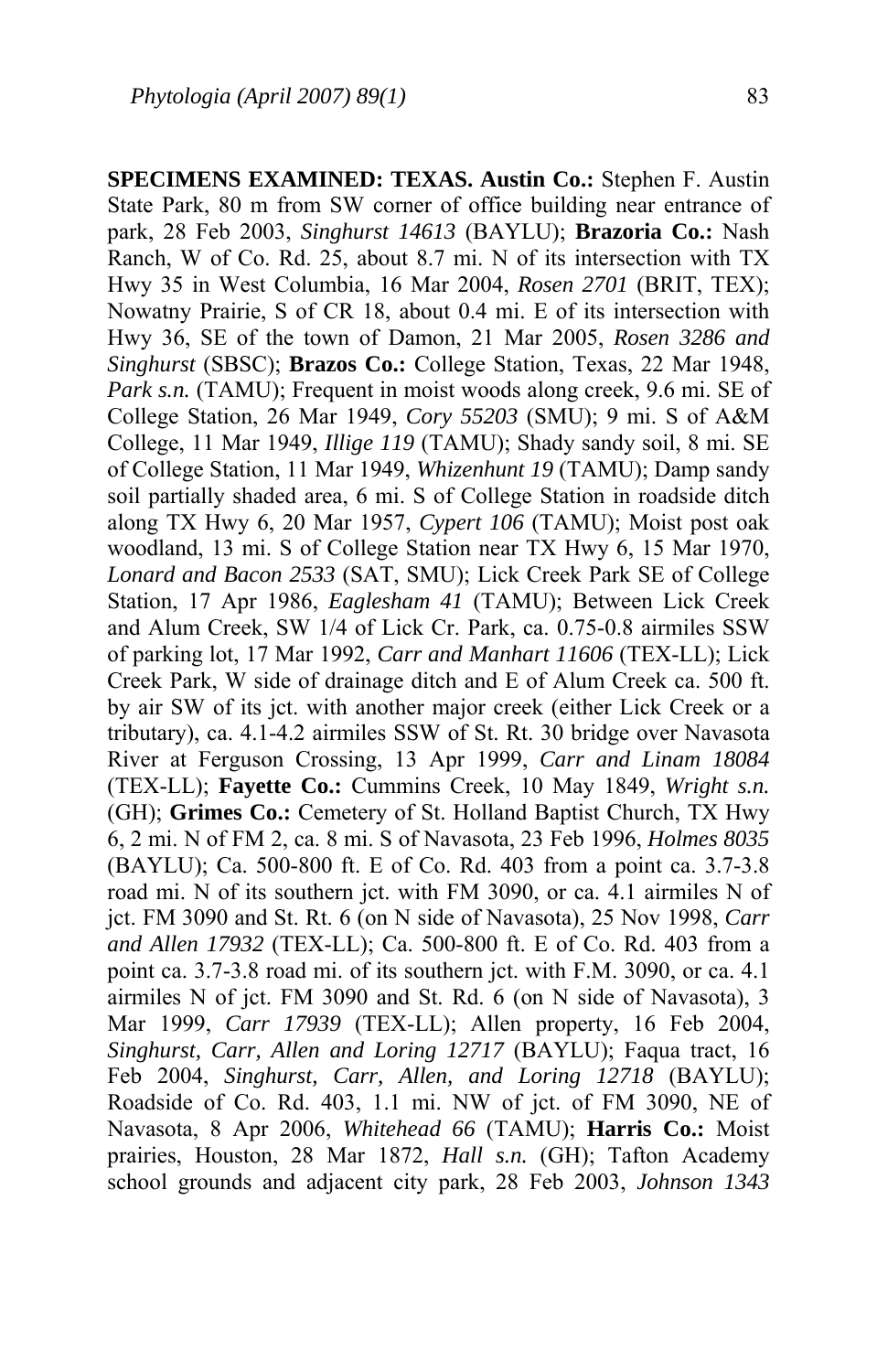(SBSC); Willow Park, jct. of Cliffwood and McDermed Roads, E at 10 m and 90 m under power-line, 28 Jan 2004, *Singhurst and Carr 12,540* (BAYLU); **Waller Co.:** Picnic area, N side of US Hwy 90, 0.4 mi. W of jct. of FM 1489, W of Brookshire, 10 Mar 1985, *Brown 8492* (ASTC, SMU); Small roadside park off of Hwy 90 W of Brookshire, 3 Mar 1986, Brown *9753* (SBSC); Picnic area on N side of US Hwy. 90, 0.4 mi. W of jct. FM 1489, just W of Brookshire, 26 Mar 1992, *Carr and Diamond 11657* (TEX-LL); N side of US Hwy 90, 0.4 mi. W of jct. FM 1489, just W of Brookshire, 21 Mar 1994, *Carr and Wolfe 13355* (TEX-LL); 2 mi. NW of Pattison, from intersection of Garrett Rd. and Buller Rd., head N 0.3 mi. to where Dry Branch crosses Buller Rd., 6 Apr 2003, *Johnson 1519* (SBSC); Ca. 0.3 mi. N of jct. of Garrett Rd. and Buller Rd., where Buller Rd. crosses Dry Branch, E side of Buller Rd., 28 Jan 2004, *Singhurst and Carr 12541* (BAYLU); **Washington Co.:** Washington Cemetery, Washington Cemetery Rd., 0.9-1.0 road mi. E of jct. TX Hwy 105, 17 Feb 2003, *Singhurst and Carr 11608* (BAYLU); S side of Washington Cemetery Rd. 0.9-1.0 road mi. E of its jct. with St. Rt. 105, just W of Washington on the Brazos State Park. 2.5-2.6 airmiles SSW of St. Rt. 105 bridge over Brazos River, *Carr and Singhurst 21545* (TEX-LL); Friden Church/Cemetery, 6 Feb 2004, *Holmes 12746 and Singhurst* (BAYLU).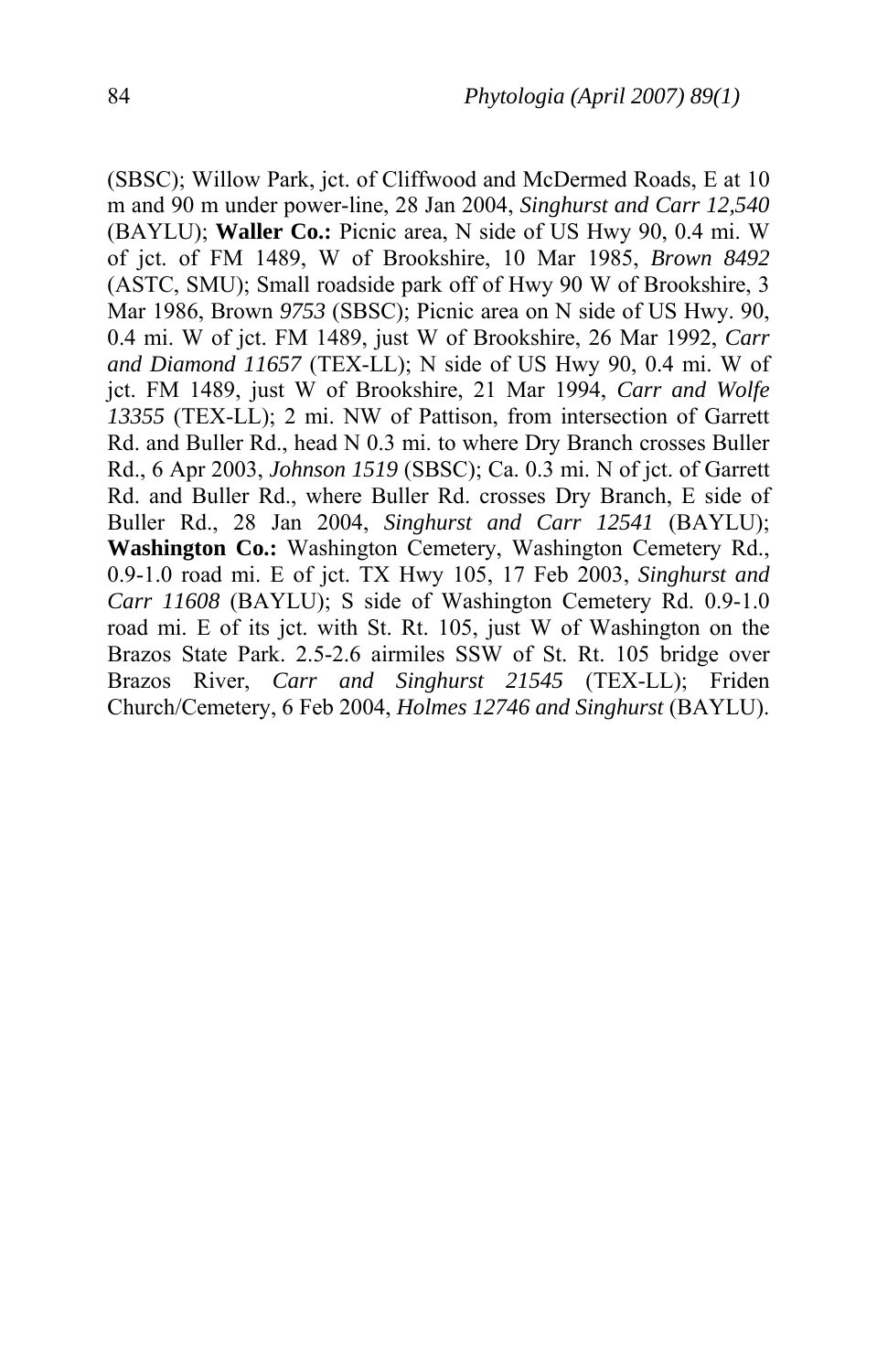

Figure 1. Distribution of *Thalictrum texanum* in Texas. Counties with dots  $($  $\bullet)$  have extant populations. The record from Fayette County is historical, indicated by a triangle  $($   $\blacksquare$ ).

### **DISCUSSION**

*Thalictrum texanum* is regarded by Park and Festerling (1997) as being closely related to *T*. *debile* of Alabama, Georgia, and Mississippi, and to *T. arkansanum* of Arkansas, Oklahoma, and Texas. These species are characterized by tuberous roots, reclined to erect stems usually less than 45 cm tall, and leaflets of less than 15 mm in size. Apparently there is considerable difficulty in distinguishing the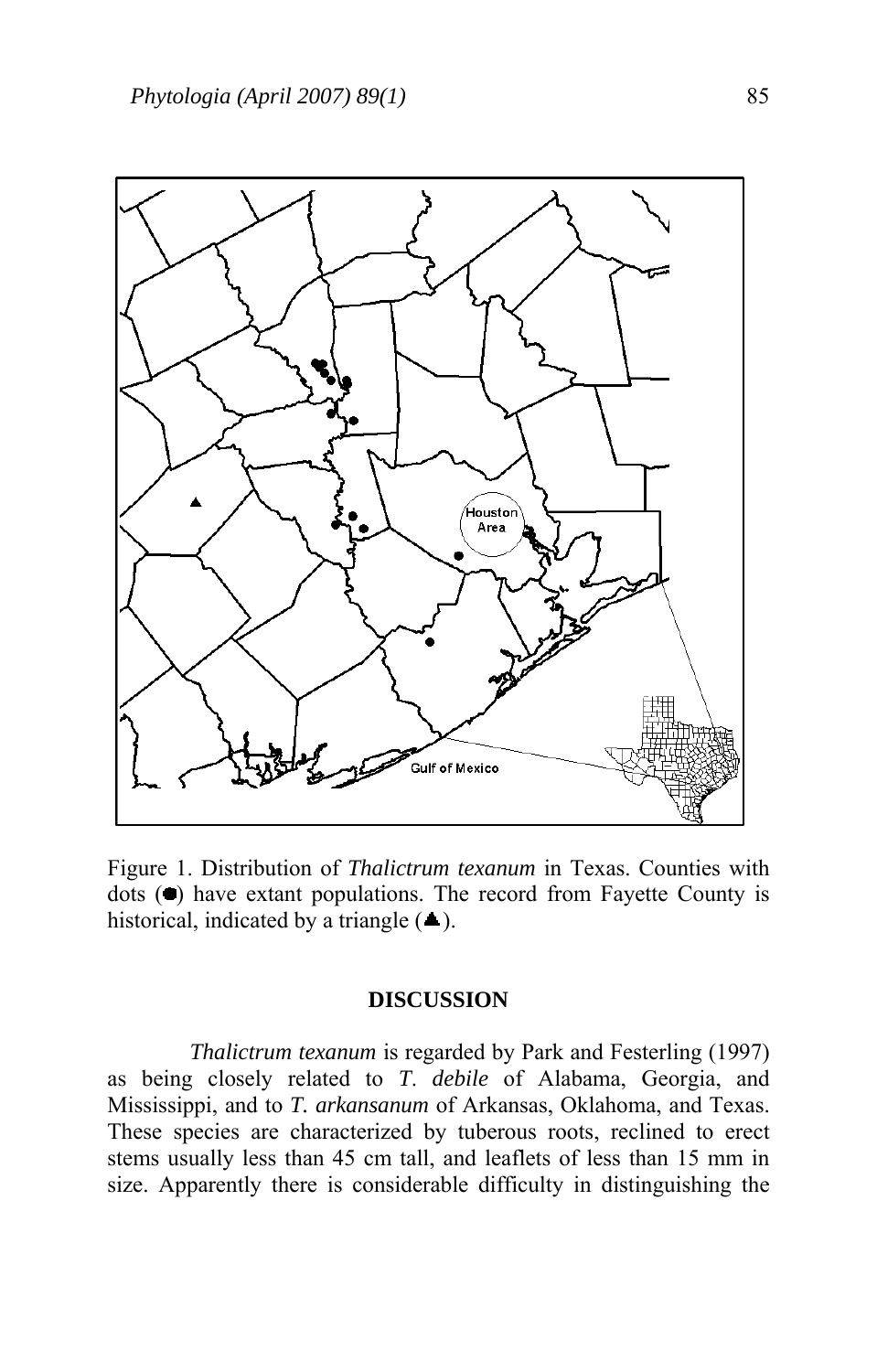three species, other than by distribution, which is further complicated by a lack of herbarium specimens, particularly of *T. texanum* and *T. arkansanum*. Park and Festerling (1997) mention that *T. texanum* is sometimes treated as a variety of *T. debile*, and that *T. arkansanum* possibly should be considered as a variety of *T. debile* also. The following characters from Park and Festerling's key may be used to distinguish the three species. *Thalictrum texanum* is characterized by its erect to ascending habit and ovoid achenes with beaks 0.5–1 mm long, while both *T. debile* and *T. arkansanum* have reclining to decumbent stems and oblong to elliptic-lanceolate achenes with beaks 1.3–2 mm long. Certainly the most impressive distinction involves leaflet characteristics. The terminal leaflet of *T. texanum* is smaller (length:  $\bar{x}$  $= 6.708$ , range 4–10, S.D. = 1.764013, n = 12; width:  $\bar{x} = 6.225$ . range 5.2–9, S.D. = 1.19782,  $n = 12$ ) and has whitened lower surfaces. *Thalictrum arkansanum* has larger leaflets (length:  $\bar{x} = 12.09$ , range 8– 18, S.D. = 2.954908, n = 27; width:  $\bar{x}$  = 13.0, range 8–20, S.D. = 2.621954,  $n = 27$  and generally lack the whitened lower surfaces. These characteristics, particularly the leaflet size, can be used to consistently distinguish *T. texanum* from *T. arkansanum*. The few specimens of *T. debile* examined had terminal leaflets that closely approximated those of *T. arkansanum,* suggesting uncertainty as to the distinction of *T. arkansanum*. This disposition agrees with the assessment discussed in Diggs et al. (1999). Thus, it is recommended that *T. texanum* be considered distinct from both *T. arkansanum* and *T. debile*.

 The color of the roots is another characteristic that has been used to distinguish *Thalictrum texanum* from both *T. debile* and *T. arkansanum*. In Correll and Johnston (1970) in the key to species and in the description, the roots of *T. texanum* are described as becoming black upon drying, while those of *T. arkansanum* are described as brown. Essentially, Park and Festerling (1997) make the same statements in both the key to species and descriptions, but include *T. debile* ("roots brownish"), a species not within the territorial limits of Correll and Johnston (1970). Nonetheless, black roots have not been detected in any specimens of *Thalictrum texanum* consulted in this study. All roots were brown.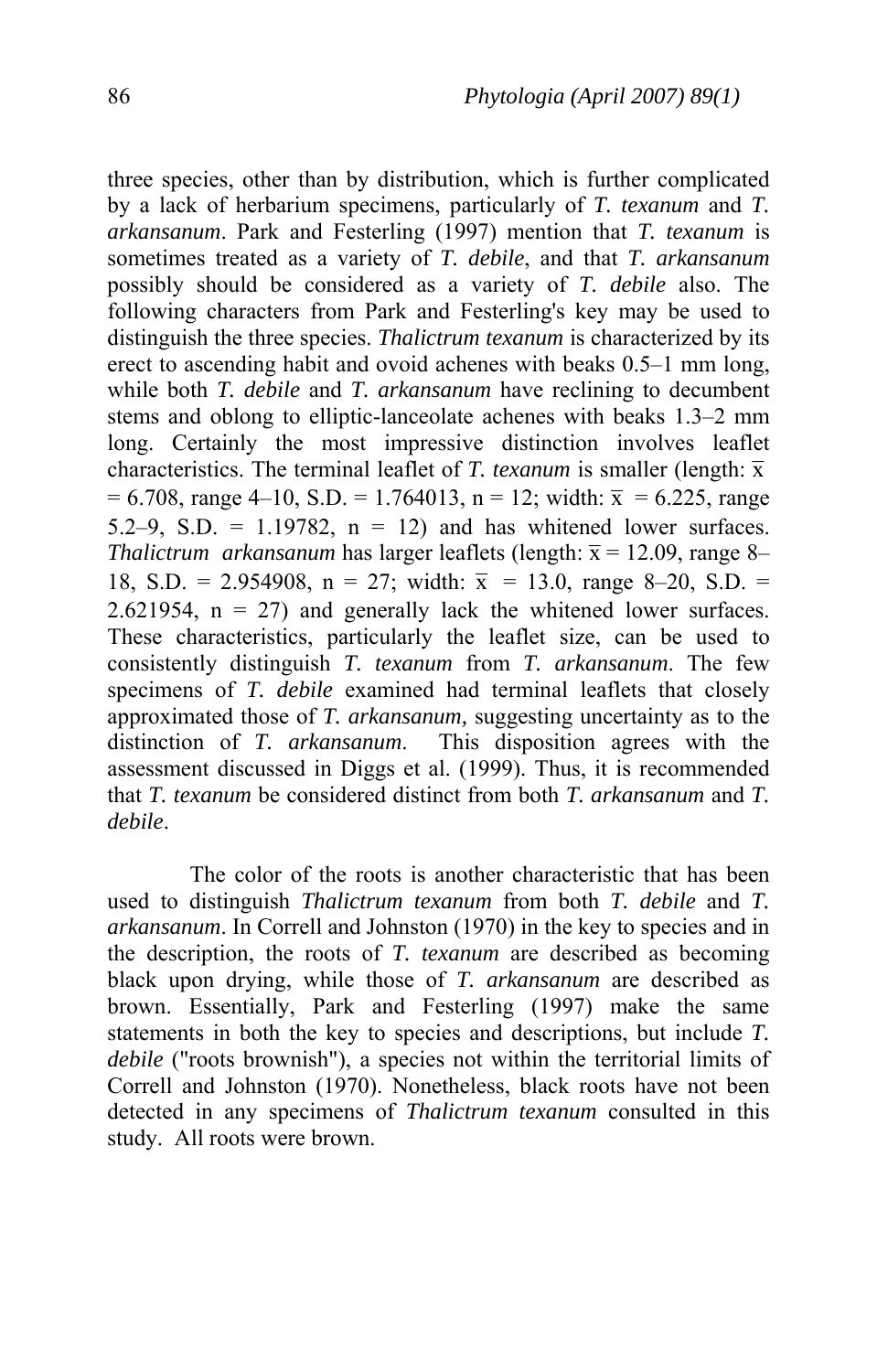Until this report, *Thalictrum texanum* was known from historical locations and according to Park and Festerling (1997), only two extant populations. These were Lick Creek Park in Brazos County and an unnamed roadside park in Waller County. Turner et al. (2003) listed the species from Brazos, Grimes, and Waller counties. Historical sites included Harris County (the holotype) and an unknown location near Cummins Creek in Fayette County, based upon an 1849 collection made by Charles Wright. As a result of this present study, the species has been discovered in Austin, Brazoria, and Washington counties. Additionally, the species has been "relocated" in Harris County. To date, the species has been confirmed to occupy 13.4 ha (33 acres) in ten distinct populations in Austin, Brazos, Brazoria, Grimes, Harris, Waller, and Washington counties. General locations are given in the list of exsiccatae.

*Thalictrum texanum* is primarily distributed in the southeast portions of the Blackland Prairies and Post Oak Savannah vegetational areas at sites that may be described as transitional between the two areas; i.e., a blending of the characteristics of the two areas. One population (Brazoria County) is known from the Gulf Prairies and Marshes vegetation area. Generally, the species is found to occur on three distinct soil formations: clay-pan savannahs, alluvial plain terraces, and pimple mound prairies. More specifically, *T*. *texanum* occurs in woodlands and woodland margins on both uplands and creek terraces on soils with a surface layer of sandy loam over clay-pans.

At Stephen F. Austin State Park in Austin County, *Thalictrum texanum* inhabited an alluvial terrace dominated by *Carya illinoinensis*, *Ulmus crassifolia*, and *Plantanus occidentalis*. Non-woody vegetation included *Carex cherokeensis*, *Anemone heterophylla*, *Nothoscordum bivalve*, *Ranunculus carolinianus*, and *Scutellaria parvula*.

 In Brazoria County, *Thalictrum texanum* was recently discovered on remnant prairies that are maintained by mowing and haying. The plants were growing on the fine sandy loam soils of pimple mounds. Pimple mounds were dominated by *Agrostis elliottiana*, *Agrostis hyemalis* var. *hyemalis*, *Carex meadii*, *Panicum* sp., and *Vulpia octoflora* var. *octoflora*. Other associates included *Anagallis minima*, *Anemone berlandieri*, *Dichondra carolinensis*, *Drosera*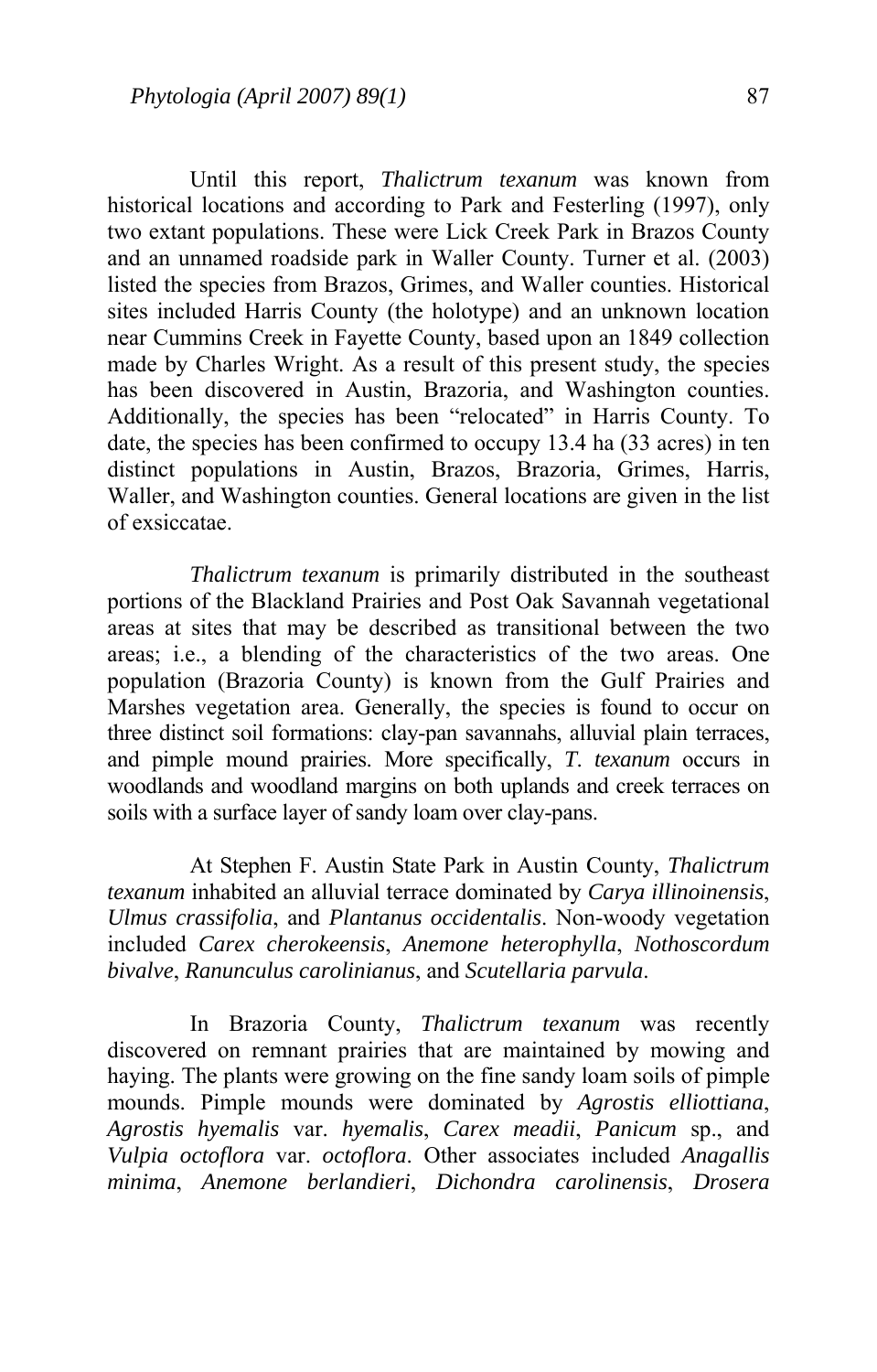*brevifolia*, *Erigeron tenuis*, *Euphorbia texana*, *Houstonia pusilla*, *Krigia dandelion*, *Lepuropetalon spathulatum*, *Nothoscordum bivalve*, *Oenothera laciniata*, *Polygala incarnata*, *Scleria ciliata* var. *glabra*, *Scutellaria parvula*, *Silphium gracile*, and *Triodanis perfoliata* var. *perfoliata.* 

 At Lick Creek Park in Brazos County, the species occurred along the margins of mostly deciduous woodland on an alluvial terrace, in partial shade of *Quercus nigra*, *Ulmus* sp., and *Ilex vomitoria*. Other vegetation included *Carex cherokeensis*, *Tridens flavus*, *Elephantopus carolinianus*, *Salvia lyrata*, *Verbesina virginica*, and *Schizachyrium scoparium*.

 At the Allen Ranch in Grimes County, the species occurred in abundance along the margins of upland woodlands dominated by *Quercus stellata* and *Juniperus virginiana*. Shrub components included *Ilex vomitoria*, *Callicarpa americana* and *Vaccinium arboreum*. During the springtime, margins of the woodlands were dominated by *Carex complanata* and in the fall by *Schizachyrium scoparium*. The surface layer of the soil is slightly acidic fine sandy loam, while the upper part of the subsoil is slightly acid, nearly impermeable clay that ultimately produced a perched water table during the wet season (December to March). This combination keeps the soils very moist during periods of active growth of *Thalictrum texanum* and at the same time limits root penetration.

At the Washington Cemetery in Washington County, *Thalictrum texanum* occurred on a clay-pan savanna site dominated by mostly *Quercus stellata* subtended by small mottes of *Ilex vomitoria* and occasional clumps of *Schizachyrium scoparium*, *Saxifraga texana,* and *Claytonia virginica*.

#### **SUMMARY**

 Based upon our findings, it is recommended that *Thalictrum texanum* be considered distinct from both *T. debile* and *T. arkansanum*, which may be conspecific. It is further suggested that *T. texanum* be considered to be of conservation concern, largely on the basis of the limited number of extant populations.